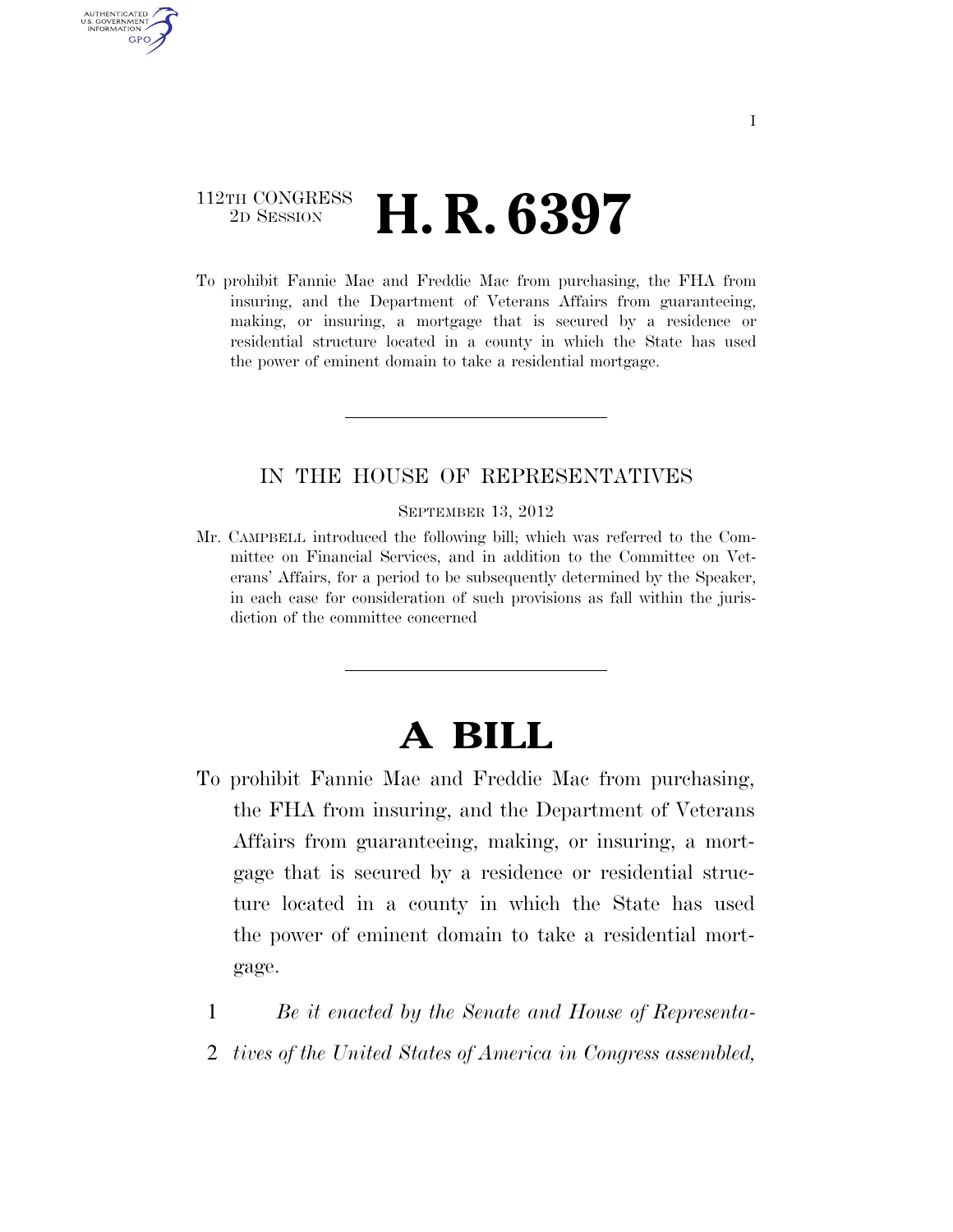#### **SECTION 1. SHORT TITLE.**

 This Act may be cited as the ''Defending American Taxpayers From Abusive Government Takings Act of 2012''.

## **SEC. 2. PROHIBITION RELATING TO USE OF POWER OF EMI-NENT DOMAIN.**

 (a) FANNIE MAE.—Subsection (b) of section 302 of the Federal National Mortgage Association Charter Act (12 U.S.C. 1717(b)) is amended by adding at the end the following new paragraph:

 $\frac{1}{2}$  (7)(A) Notwithstanding any other provision of law, the corporation may not purchase any mortgage that is secured by a structure or dwelling unit that is located within a county that contains any structure or dwelling unit that secures or secured a residential mortgage loan that the State (or the District of Columbia, the Common- wealth or Puerto Rico, or any territory or possession of the United States), including any agency or political sub- division thereof, obtained during the preceding 120 months by exercise of the power of eminent domain.

 ''(B) For purposes of this paragraph, the term 'resi- dential mortgage loan' means a mortgage loan that is evi- denced by a promissory note and secured by a mortgage, deed of trust, or other security instrument on a residential structure or a dwelling unit in a residential structure.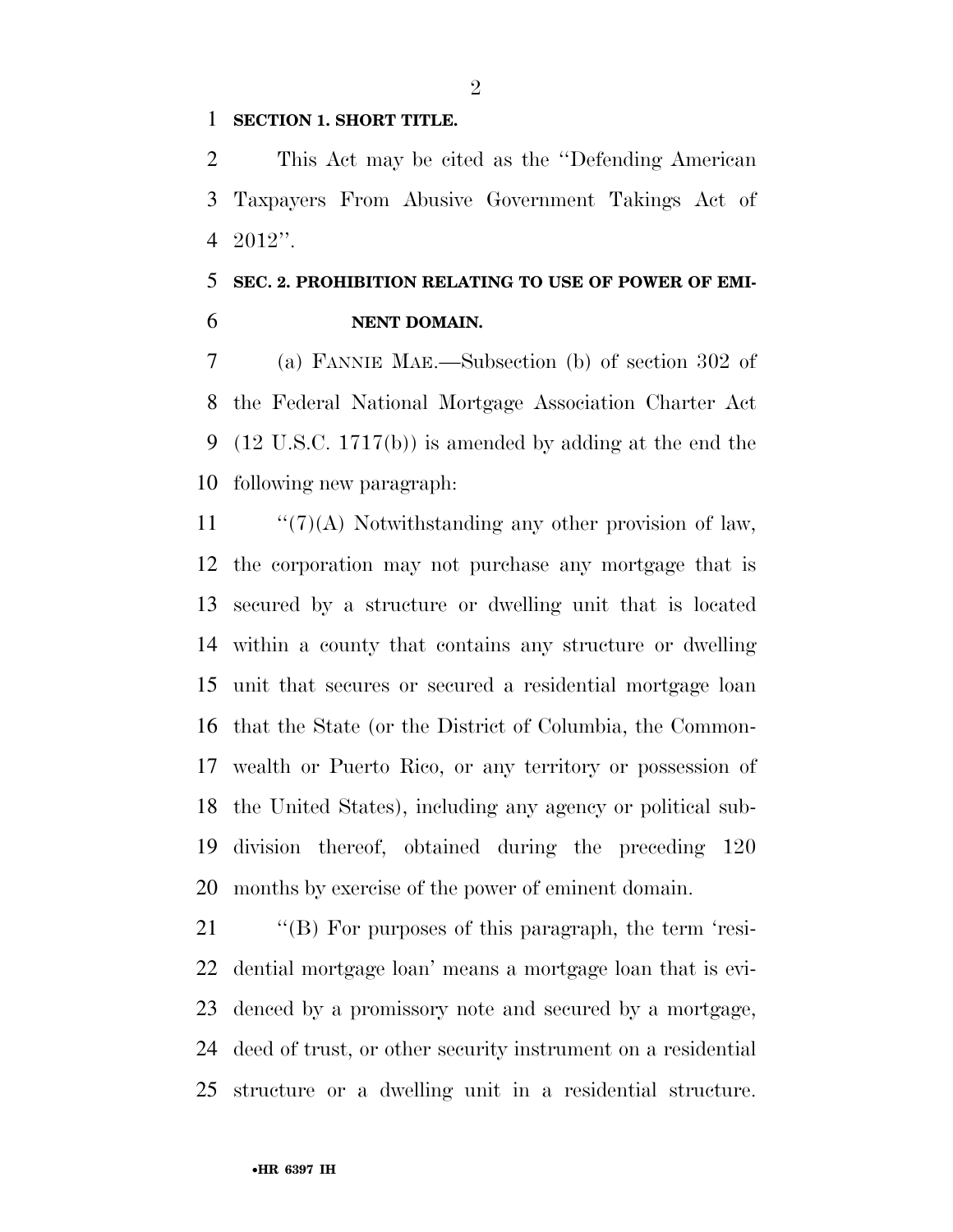Such term includes a first mortgage loan or any subordi-nate mortgage loan.''.

 (b) FREDDIE MAC.—Subsection (a) of section 305 of the Federal Home Loan Mortgage Corporation Act (12 U.S.C. 1454(a)) is amended by adding at the end the fol-lowing new paragraph:

 $7 \cdot \frac{17}{6}(6)$  Notwithstanding any other provision of law. the Corporation may not purchase any mortgage that is secured by a structure or dwelling unit that is located within a county that contains any structure or dwelling unit that secures or secured a residential mortgage loan that the State (or the District of Columbia, the Common- wealth of Puerto Rico, or any territory or possession of the United States), including any agency or political sub- division thereof, obtained during the preceding 120 months by exercise of the power of eminent domain.

 ''(B) For purposes of this paragraph, the term 'resi- dential mortgage loan' means a mortgage loan that is evi- denced by a promissory note and secured by a mortgage, deed of trust, or other security instrument on a residential structure or a dwelling unit in a residential structure. Such term includes a first mortgage or any subordinate mortgage.''.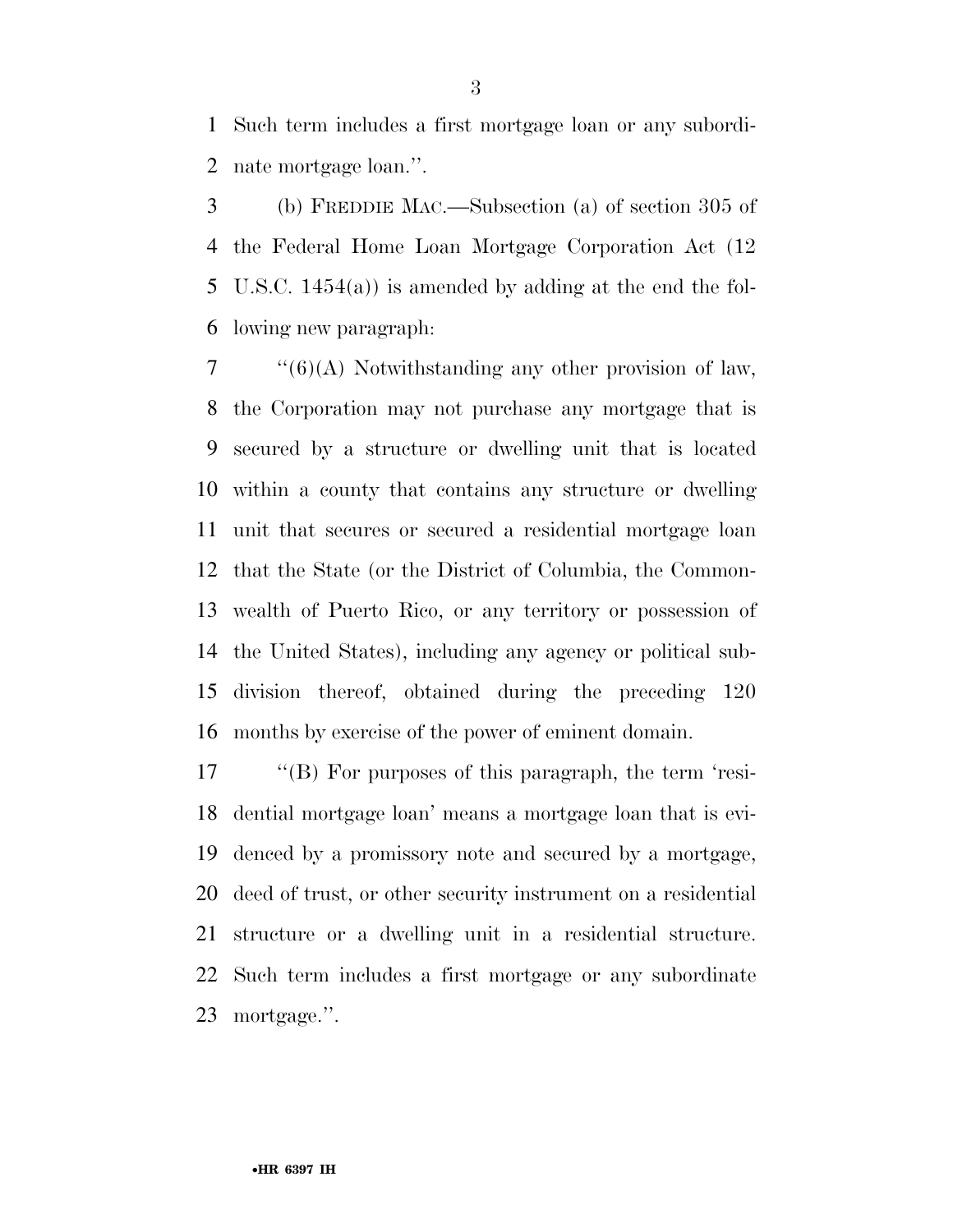(c) FHA.—Title V of the National Housing Act (12 U.S.C. 1731a et seq.) is amended by adding at the end the following new section:

# **''SEC. 543. PROHIBITION RELATING TO USE OF POWER OF EMINENT DOMAIN.**

 ''(a) IN GENERAL.—Notwithstanding any other pro- vision of law, the Secretary may not newly insure under this Act any mortgage that is secured by a structure or dwelling unit that is located within a county that contains any structure or dwelling unit that secures or secured to a residential mortgage loan that the State (or the District of Columbia, the Commonwealth of Puerto Rico, or any territory or possession of the United States), including any agency or political subdivision thereof, obtained during the preceding 120 months by exercise of the power of eminent domain.

 ''(b) DEFINITION.—For purposes of this paragraph, the term 'residential mortgage loan' means a mortgage loan that is evidenced by a promissory note and secured by a mortgage, deed of trust, or other security instrument on a residential structure or a dwelling unit in a residen- tial structure. Such term includes a first mortgage or any subordinate mortgage.''.

(d) VA.—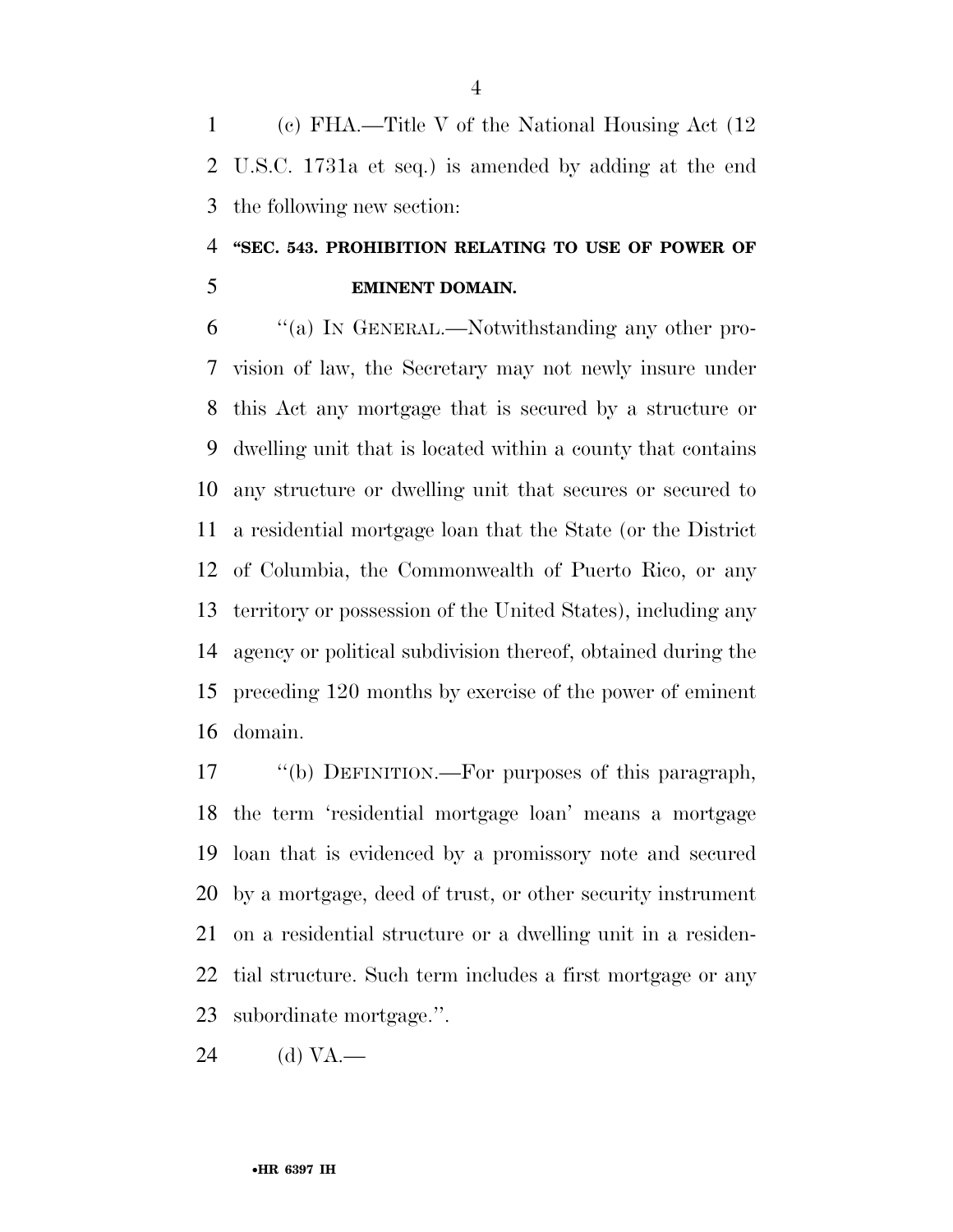(1) IN GENERAL.—Chapter 37 of title 38, United States Code, is amended by adding after sec-tion 3736 the following new section:

# **''SEC. 3737. PROHIBITION RELATING TO USE OF POWER OF**

### **EMINENT DOMAIN.**

 ''(a) PROHIBITION.—The Secretary may not guar- antee, make, or insure a loan under this chapter if such loan is for a residence that is located within a county (or trust land with respect to a loan under subchapter V) that contains any residence that secures or secured a residen- tial mortgage loan that the State, including any agency or political subdivision thereof, obtained during the pre- ceding 120 months by exercise of the power of eminent domain.

### ''(b) DEFINITIONS.—In this section:

16 ''(1) The term 'residential mortgage loan' means a mortgage loan that is evidenced by a prom- issory note and secured by a mortgage, deed of trust, or other security instrument on a residential structure or a dwelling unit in a residential struc- ture. Such term includes a first mortgage or any subordinate mortgage.

23 ''(2) The term 'State' means each of the several States, the District of Columbia, the Commonwealth of Puerto Rico, any other territory or possession of